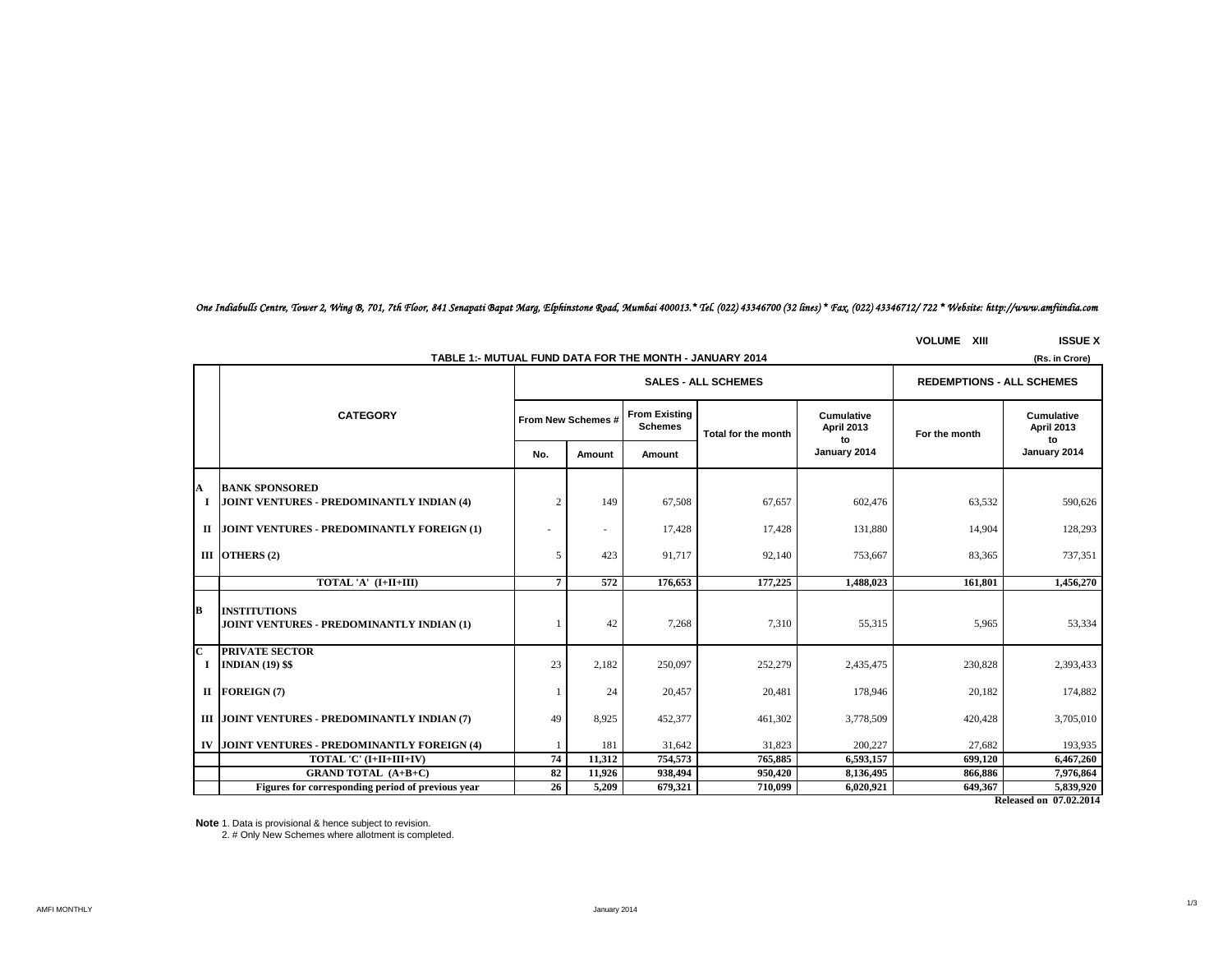# **TABLE 2:- SALES DURING THE MONTH OF JANUARY 2014 - TYPE AND CATEGORY WISE 2.1 \*NEW SCHEMES LAUNCHED (ALLOTMENT COMPLETED)**

(Rs. in Crore)

|                                 | Open End             |        | <b>Close End</b>     |        | <b>Interval Fund</b> |        | <b>TOTAL</b>         |        |  |
|---------------------------------|----------------------|--------|----------------------|--------|----------------------|--------|----------------------|--------|--|
|                                 | <b>No.of Schemes</b> | Amount | <b>No.of Schemes</b> | Amount | <b>No.of Schemes</b> | Amount | <b>No.of Schemes</b> | Amount |  |
| <b>INCOME</b>                   |                      | 27     | 75                   | 11,275 |                      |        | 77                   | 11,343 |  |
| <b>INFRASTRUCTURE DEBT FUND</b> |                      |        |                      |        | ۰                    |        |                      |        |  |
| <b>EQUITY</b>                   |                      | ۰      |                      | 472    |                      |        |                      | 472    |  |
| <b>BALANCED</b>                 |                      |        |                      |        |                      |        |                      |        |  |
| <b>LIQUID/MONEY MARKET</b>      |                      | ۰      |                      |        |                      |        |                      |        |  |
| <b>GILT</b>                     |                      | ۰      |                      | ۰      | ۰                    |        |                      |        |  |
| <b>IELSS - EQUITY</b>           |                      | ۰      |                      | ۰      | ۰                    |        |                      |        |  |
| <b>GOLD ETF</b>                 |                      | ۰      |                      | ۰      | ۰                    |        |                      |        |  |
| <b>OTHER ETFS</b>               |                      | ۰      |                      |        |                      |        |                      |        |  |
| <b>FUND OF FUNDS INVESTING</b>  |                      | 111    |                      |        | ۰                    |        |                      | 111    |  |
| <b>OVERSEAS</b>                 |                      |        |                      |        |                      |        |                      |        |  |
| <b>TOTAL</b>                    |                      | 138    | 79                   | 11.747 |                      | 41     | 82                   | 11.926 |  |

### **\*NEW SCHEMES LAUNCHED :**

| NEW SUREWES LAUNURED.<br><b>OPEN END INCOME:</b> | DWS Inflation Index Bond Fund                                                                                                                                                                                                                                                                                                                                                                                                                                                                                                                                                                                                                                                                                                                                                                                                                                                                                                                                                                                                                                                                                                                                                                                                                                                                                                                                                                                                                                                                                                                                                                                                                                                                                                                                                                                                                                                                                                                                                                                                                                                                                                                                                                                                                                                                                                                               |
|--------------------------------------------------|-------------------------------------------------------------------------------------------------------------------------------------------------------------------------------------------------------------------------------------------------------------------------------------------------------------------------------------------------------------------------------------------------------------------------------------------------------------------------------------------------------------------------------------------------------------------------------------------------------------------------------------------------------------------------------------------------------------------------------------------------------------------------------------------------------------------------------------------------------------------------------------------------------------------------------------------------------------------------------------------------------------------------------------------------------------------------------------------------------------------------------------------------------------------------------------------------------------------------------------------------------------------------------------------------------------------------------------------------------------------------------------------------------------------------------------------------------------------------------------------------------------------------------------------------------------------------------------------------------------------------------------------------------------------------------------------------------------------------------------------------------------------------------------------------------------------------------------------------------------------------------------------------------------------------------------------------------------------------------------------------------------------------------------------------------------------------------------------------------------------------------------------------------------------------------------------------------------------------------------------------------------------------------------------------------------------------------------------------------------|
| <b>IOPEN END FOF OVERSEAS :</b>                  | Religare Invesco Pan European Equity Fund                                                                                                                                                                                                                                                                                                                                                                                                                                                                                                                                                                                                                                                                                                                                                                                                                                                                                                                                                                                                                                                                                                                                                                                                                                                                                                                                                                                                                                                                                                                                                                                                                                                                                                                                                                                                                                                                                                                                                                                                                                                                                                                                                                                                                                                                                                                   |
| <b>CLOSE END INCOME:</b>                         | Axis Fixed Term Plan - Series 47 (473 days), Series 48 (3 years) and Series 50 (3 months), Axis Hybrid Fund - Series 8 (1279 days), Birla Sun Life Fixed Term Plan -<br>Corporate Bond Series A (1170 days) and Corporate Bond Series B (1168 days), Birla Sun Life Fixed Term Plan - Series JN (368 days), Series JO (367 days), Series JP<br>(490 days), Series JQ (368 days), Series JR (490 days), Series JS (368 days), Series JT (367 days), Series JU (369 days) and Series JX (427 days), BOA AXA Fixed<br>Maturity Plan Series 9, DSP BlackRock FTP - Series 36 - 15M, DWS Fixed Maturity Plan Series - 42, HDFC CPO - II - 36M January 2014 - Series II, HDFC FMP 369D<br>January 2014 (1) - Series 29, 370D January 2014 (1) - Series 29, 371D January 2014 (1) - Series 29, 371D January 2014 (2) - Series 29, 372D January 2014 (1) - Series<br>29, 472D January 2014 (1) - Series 29, 478D January 2014 (1) - Series 29, 491D January 2014 (1) - Series 29 and 90D January 2014 (1) - Series 29, HSBC Fixed Term<br>Series 101, ICICI Prudential Multiple Yield Fund - Series 5 - 1100 Days Plan D and 1825 Days Plan C, ICICI Prudential Capital Protection Oriented Fund V - Plan A - 5<br>Years Plan, ICICI Prudential Fixed Maturity Plan - Series 72 - 1092 Days Plan F, 366 Days Plan C, 366 Days Plan I, 368 Days Plan A, 368 Days Plan D, 370 Days Plan G,<br>483 Days Plan J, 500 Days Plan E, 525 Days Plan B, 823 Days Plan H, IDBI FMP - Series IV - 518 Days (January 2014) - B, IDFC FTP 60, 64, 65 and 66, Kotak FMP<br>Series 132 Direct Plan and Non Direct Plan, Series 133 Direct Plan and Non Direct Plan, Kotak Hybrid FTP Series 2 Direct Plan and Non Direct Plan, L&T FMP - Series X -<br>Plan B (502 days), Plan D (367 days) and Plan E (1000 days), LIC Nomura MF Capital Protection Oriented Fund Series 2, Pramerica Fixed Duration Fund - Series 17,<br>Reliance Fixed Horizon Fund - XXV - Series 10, Series 13, Series 14, Series 15 and Series 16, Religare Invesco Fixed Maturity Plan - Series 22 - Plan F (15 Months) and<br>Plan G (370 Days), SBI Dual Advantage Fund - Series I, Sundaram Fixed Term Plan - EU, Tata Fixed Maturity Plan Series 45 Scheme D, Series 46 Scheme H and Scheme<br>, UTI Fixed Term Income Fund Series XVII - V (366 Days), VI (366 Days), VII (465 Days), VIII (1096 Days) |
| <b>ICLOSE END EQUITY :</b>                       | IDFC Equity Opportunity Series 2, Reliance Closed Ended Equity Fund - Series B, Sundaram Select Micro Cap Series I and Series II                                                                                                                                                                                                                                                                                                                                                                                                                                                                                                                                                                                                                                                                                                                                                                                                                                                                                                                                                                                                                                                                                                                                                                                                                                                                                                                                                                                                                                                                                                                                                                                                                                                                                                                                                                                                                                                                                                                                                                                                                                                                                                                                                                                                                            |
| <b>INTERVAL INCOME:</b>                          | <b>IDFC Interval Fund Series IV</b>                                                                                                                                                                                                                                                                                                                                                                                                                                                                                                                                                                                                                                                                                                                                                                                                                                                                                                                                                                                                                                                                                                                                                                                                                                                                                                                                                                                                                                                                                                                                                                                                                                                                                                                                                                                                                                                                                                                                                                                                                                                                                                                                                                                                                                                                                                                         |

#### **2.2 EXISTING SCHEMES**

|                                                   |               | Open End | <b>Close End</b>     |        | <b>Interval Fund</b> |        | <b>TOTAL</b>         |         |
|---------------------------------------------------|---------------|----------|----------------------|--------|----------------------|--------|----------------------|---------|
|                                                   | No.of Schemes | Amount   | <b>No.of Schemes</b> | Amount | <b>No.of Schemes</b> | Amount | <b>No.of Schemes</b> | Amount  |
| <b>INCOME</b>                                     | 248           | 23.057   | 535                  | 482    | 62                   | 1.338  | 845                  | 24.877  |
| <b>INFRASTRUCTURE DEBT FUND</b>                   |               |          |                      |        | ۰                    |        |                      |         |
| <b>IEQUITY</b>                                    | 287           | 3.779    |                      |        | ۰                    |        | 298                  | 3.779   |
| <b>BALANCED</b>                                   | 29            | 278      |                      | -      | ۰                    |        | 30                   | 278     |
| <b>LIQUID/MONEY MARKET</b>                        | 54            | 908.242  |                      | $\sim$ |                      |        | 54                   | 908.242 |
| <b>GILT</b>                                       | 43            | 489      |                      |        |                      |        | 43                   | 489     |
| <b>IELSS - EQUITY</b>                             | 38            | 307      | 13                   |        |                      |        | 51                   | 307     |
| <b>GOLD ETF</b>                                   | 14            |          |                      |        | ۰                    |        | 14                   |         |
| <b>OTHER ETFS</b>                                 | 25            | 351      |                      | $\sim$ | ۰                    |        | 25                   | 351     |
| <b>FUND OF FUNDS INVESTING</b><br><b>OVERSEAS</b> | 24            | 170      | -                    | -      | ۰                    |        | 24                   | 170     |
| <b>TOTAL</b>                                      | 762           | 936.674  | 563                  | 482    | 62                   | 1.338  | 1387                 | 938.494 |

Notes:The change in number of existing schemes is because of the maturity and reclassification of some of the existing schemes. ^ Amount mobilised by new plans launched under existing scheme.

#### **2.3 TOTAL OF ALL SCHEMES**

|                                 | Open End             |         | <b>Close End</b>     |        | <b>Interval Fund</b> |        | <b>TOTAL</b>         |         |
|---------------------------------|----------------------|---------|----------------------|--------|----------------------|--------|----------------------|---------|
|                                 | <b>No.of Schemes</b> | Amount  | <b>No.of Schemes</b> | Amount | <b>No.of Schemes</b> | Amount | <b>No.of Schemes</b> | Amount  |
| <b>INCOME</b>                   | 249                  | 23.084  | 610                  | 11.757 | 63                   | 1.379  | 922                  | 36.220  |
| <b>INFRASTRUCTURE DEBT FUND</b> |                      | ۰       |                      | ۰      | ۰                    |        |                      |         |
| <b>IEQUITY</b>                  | 287                  | 3.779   | 15                   | 472    |                      |        | 302                  | 4.251   |
| <b>BALANCED</b>                 | 29                   | 278     |                      | ٠      |                      |        | 30                   | 278     |
| <b>LIQUID/MONEY MARKET</b>      | 54                   | 908,242 |                      | ٠      | ۰                    |        | 54                   | 908,242 |
| <b>GILT</b>                     | 43                   | 489     |                      | ٠      |                      |        | 43                   | 489     |
| <b>ELSS - EQUITY</b>            | 38                   | 307     | 13                   | ٠      |                      |        | 51                   | 307     |
| <b>GOLD ETF</b>                 | 14                   |         |                      | ٠      | ۰                    |        | 14                   |         |
| <b>OTHER ETFS</b>               | 25                   | 351     |                      |        |                      |        | 25                   | 351     |
| <b>IFUND OF FUNDS INVESTING</b> | 25                   | 281     |                      |        |                      |        | 25                   | 281     |
| <b>OVERSEAS</b>                 |                      |         | $\,$                 | ٠      |                      |        |                      |         |
| <b>ITOTAL</b>                   | 764                  | 936.812 | 642                  | 12.229 | 63                   | 1.379  | 1469                 | 950.420 |